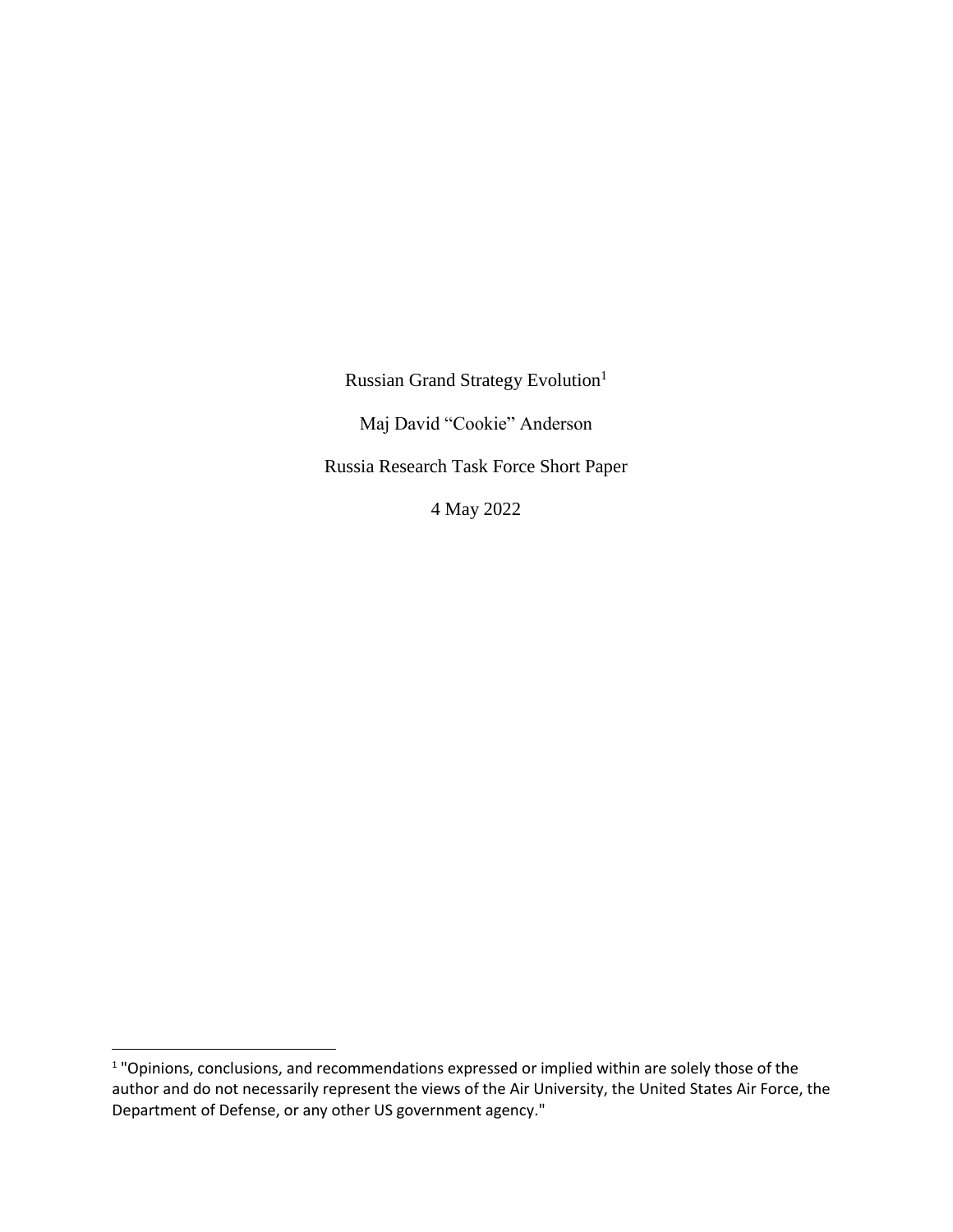Russia's failed attempt at regime change in Ukraine will require it to reduce its ambition of being recognized as the leader of Eurasia and to increase its cooperation with new centers of power to mitigate isolation from the west and avoid economic dependence on China. Russia's grand strategy leading into its war with Ukraine aimed to gain recognition as a great power, lead Eurasia, partner with new centers of power, and cooperate selectively with the West. Russia's attempted regime change in Ukraine and its consequences have demonstrated that Russia's aims are overambitious and have reduced Russia's options going forward.

Grand strategy outlines a national government's worldview, valued interests, and theory for achieving those interests.<sup>1</sup> A 2019 RAND study describes Russia's view of the world as one transitioning from post-cold war unipolarity into a multipolar balance of power.<sup>2</sup> Russia's interests in such a world are being recognized as a great power, leading post-soviet Eurasia, partnering with new centers of power, and cooperating selectively with the West.<sup>3</sup> Russia's theory to achieve its interests can categorize into six elements: develop an integrated response to integrated threats, pursue regional leadership, prepare for non-contact warfare and small conflicts along its border, prioritize regional power projection over expeditionary military capability, cooperate selectively while limiting Western ambitions, and pivot away from the West to "new centers of power."<sup>4</sup>

Russia's attempted invasion and regime change in Ukraine supported accomplishment of its grand strategy by attempting to prevent loss of regional leadership to the EU and NATO in Ukraine and by attempting to demonstrate Russia's great power status. Russia's failure to achieve its desired results in Ukraine will require it to either adjust its ambitions or change its ways of accomplishing those ambitions.

1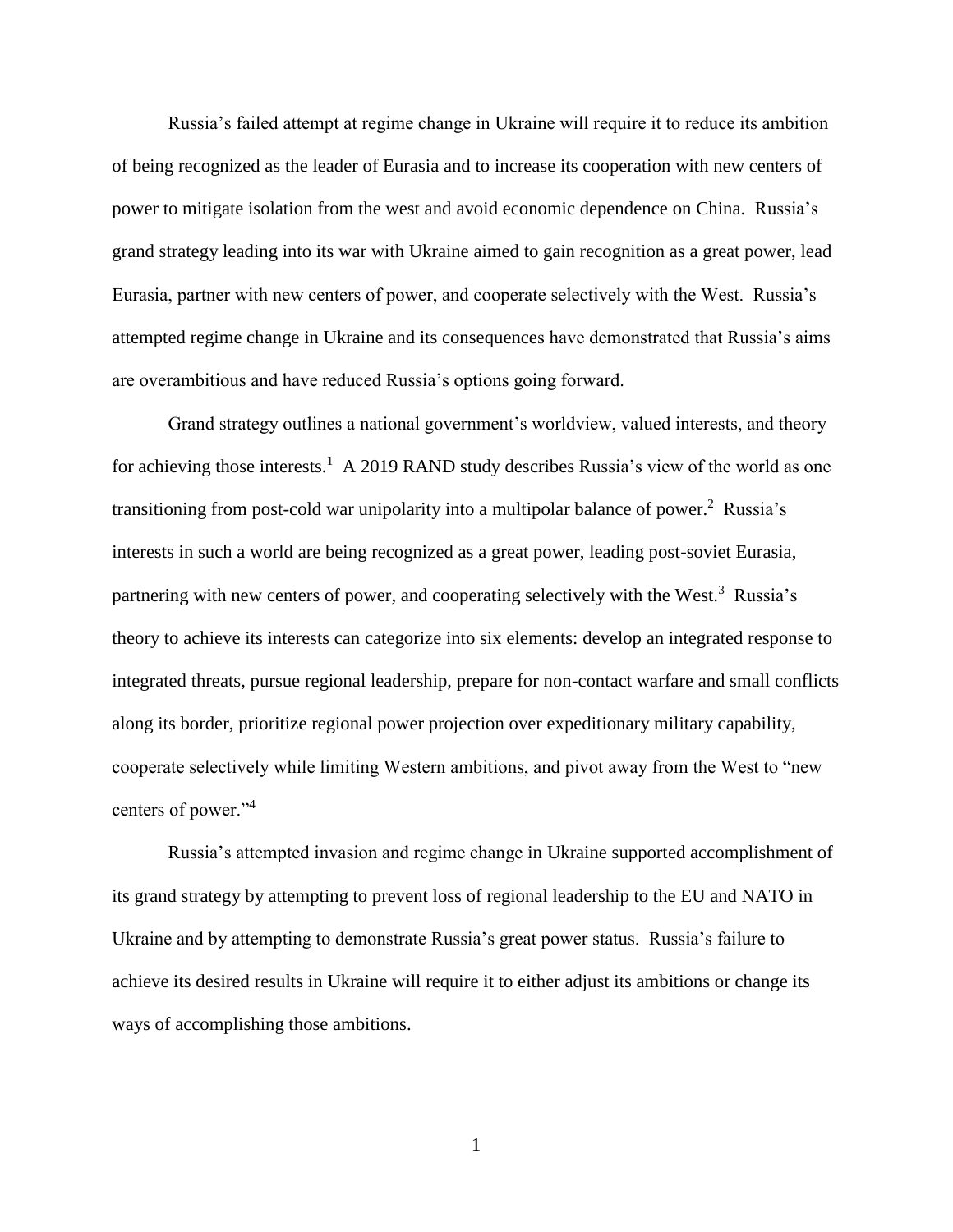Russia's available means are not likely to increase, and its government structure is not likely to facilitate a change in ways. Russia's primary risks will be isolation from West and increasing economic dependence on China. Opportunity remains for Russia to cooperate with "new centers of power" to mitigate economic isolation from West, but Russia currently lacks the economic, military, and information power for the West to recognize it as a great power. Furthermore, Russia risks losing post-soviet Eurasian leadership to China, and antipathy will characterize its relationship with much of Europe and Middle East. Russian actions in Ukraine demonstrate its bankruptcy of hard and soft power necessary to lead as a great power in the stable polycentric world it envisions. To this point, the methods Russia has chosen to use drive global transition undermine its vision for post-transition stability. Failure of Russian intervention in Ukraine will force Russia to accept the hostility it has instigated in its neighbors. Due to Russia's failure to use coercion to convert Ukraine into a "friendly", or even neutral, neighbor, Russian grand strategy needs to adjust technique to avoid losing further influence.

Russia still holds opportunities to partner with India, Brazil, and ASEAN states by restructuring Russia's Euro-centric post-Soviet infrastructure to compete with China's BRI, but it must walk tightrope with China to maintain an amicable relationship without becoming their economic client. To modernize its military, Russia will need to improve its logistical sustainment, and increase emphasis on contact warfare after apparent failures in Ukraine.

Whether Russia succeeds to adapt to the circumstances it has created will depend on Putin to abandon the overambitious ends or counterproductive ways he has used up to this point. Russia's failed attempt at regime change in Ukraine will require it to reduce its ambition of being recognized as the leader of Eurasia and to increase its cooperation with new centers of power to mitigate isolation from the west and avoid economic dependence on China.

2